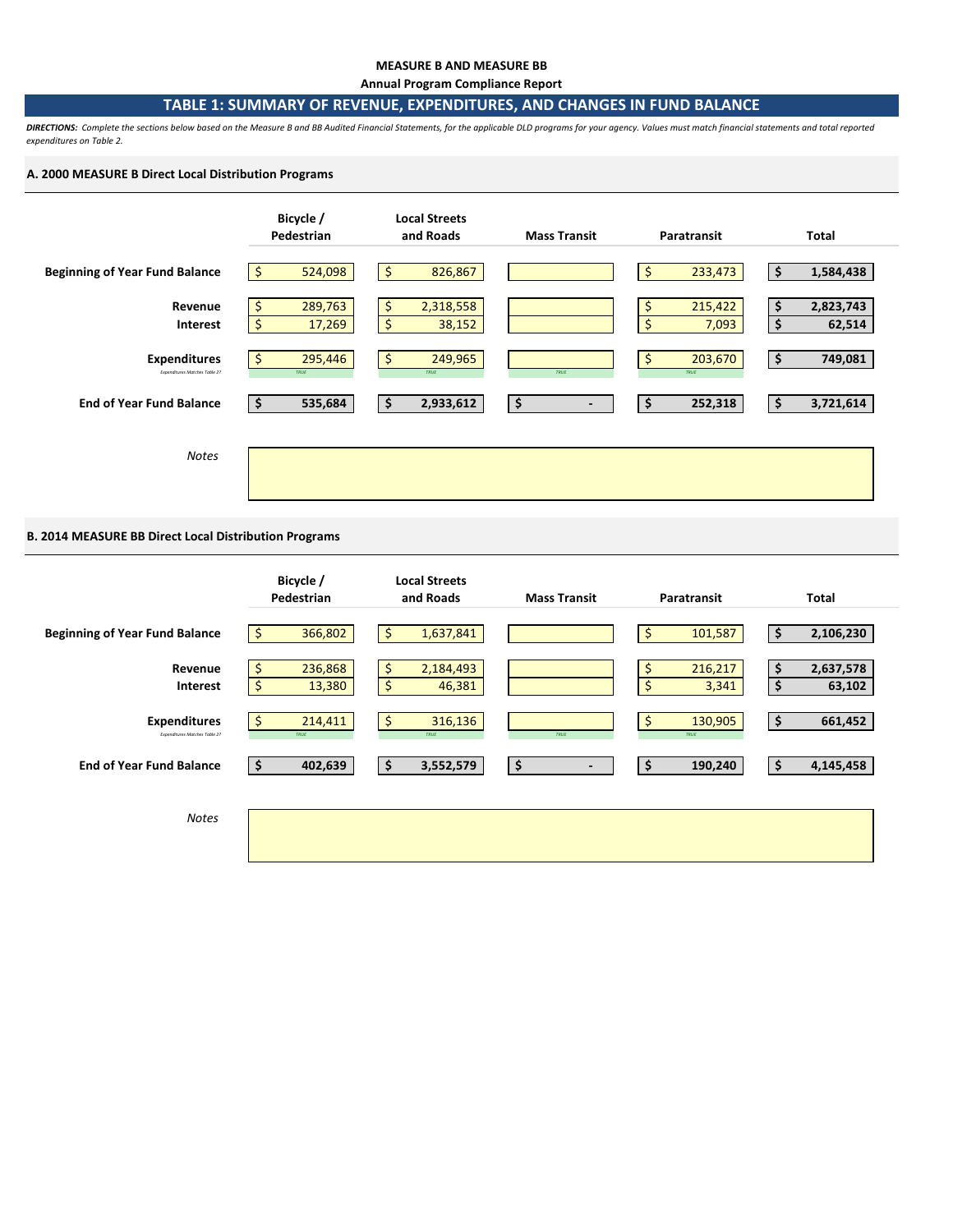## **MEASURE B AND MEASURE BB**

# **Annual Program Compliance Report**

## **Reporting Period - Fiscal Year 2020-21**

# **AGENCY CONTACT INFORMATION**

| <b>Agency Name:</b>             | <b>City of Alameda</b>    |
|---------------------------------|---------------------------|
| Date:                           | 10/28/2021                |
| <b>Primary Point of Contact</b> |                           |
| Name:                           | <b>Alan Ta</b>            |
| Title:                          | <b>Assistant Engineer</b> |
| Phone:                          | 510-747-7930              |
| Email:                          | ata@alamedaca.gov         |

## **Agency's Certification of True and Accurate Reporting by Submission**

By submitting this Compliance Report to the Alameda County Transportation Commission, the submitting agency certifies the compliance information reported is true and complete to the best of their knowledge, and the dollar figures in the agency's Audited Financial Statement matches exactly to the revenues and expenditures reported herein.

Additionally, for the 2000 Measure B and 2014 Measure BB Direct Local Distribution (DLD) funds, pursuant to the California Public Utilities Code 180001 (e), funds generated by the transportation sales tax are to be used to supplement and not replace existing local revenues used for transportation purposes. By submit this report, the agency confirms that DLD funds are supplementing and not replacing existing local revenues used for transportation purposes.

# **Program Compliance Report Structure**

This Reporting Form is broken into the following sections for the Measure B and BB Direct Local Distribution Programs applicable to the recipient agency.

- \* **Cover Agency Contact**
- \* **General Compliance Reporting for all programs**
- \* **Table 1 Summary of Revenue, Expenditures, and Changes in Fund Balance**
- \* **Table 2 Detailed Summary of Expenditures and Accomplishments**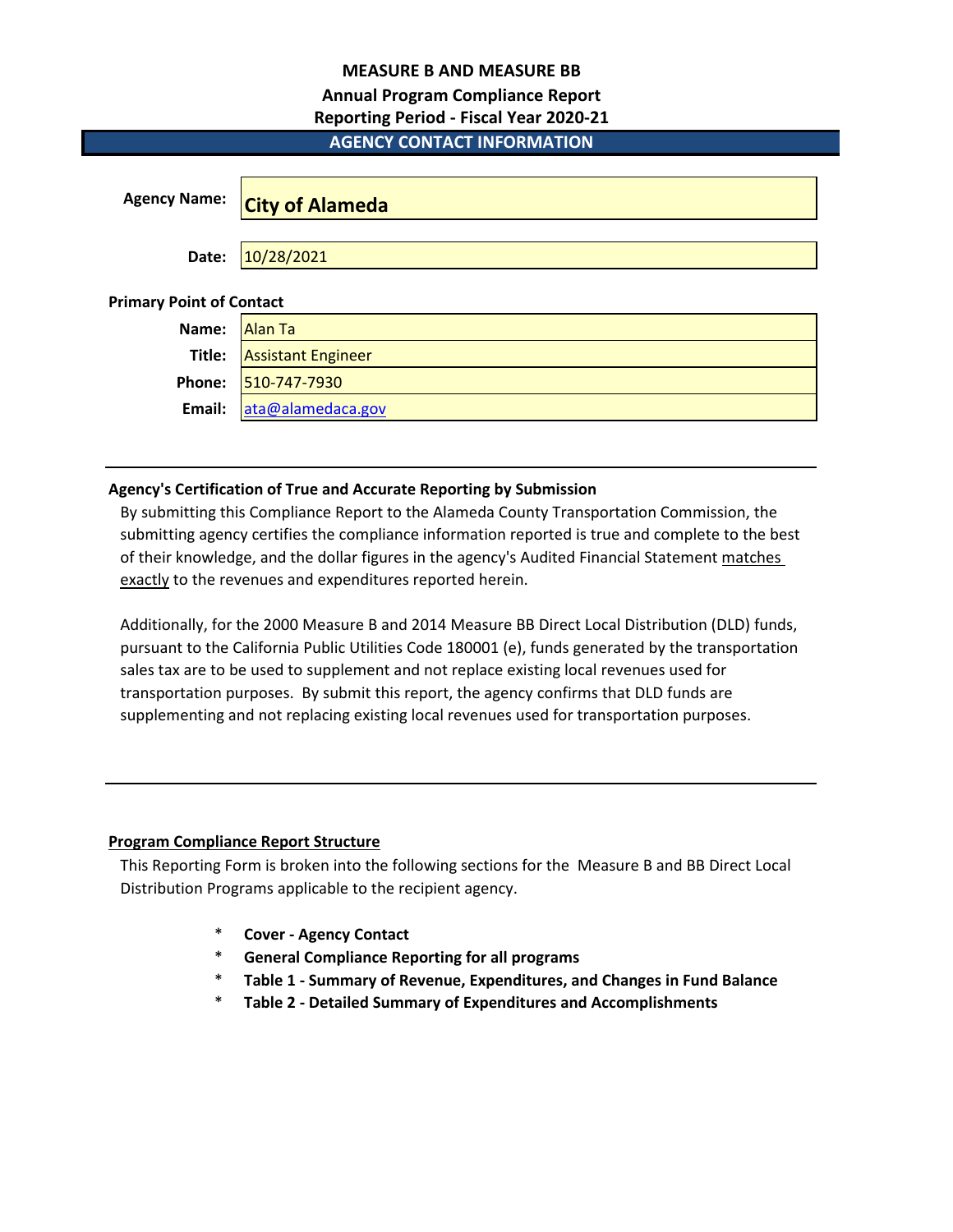## **Reporting Period - Fiscal Year 2020-21**

## **GENERAL COMPLIANCE REPORTING**

**1. Adoption Year Indicate the adoption year of the most current Bicycle/Pedestrian Master Plans, as applicable.** 

| ns, as applicable.         | <b>Adoption Year</b> |
|----------------------------|----------------------|
| <b>Bicycle Master Plan</b> | 2010                 |
| Pedestrian Master Plan     | 2009                 |
| Bike/Ped Master Plan       | N/A                  |

**If the plans are over five-years past the last adoption year, specify when your agency's will perform its next update.**  *Indicate N/A, if not applicable.* 

The City started the update process for both the Bicycle Plan and Pedestrian Plan, to combine them into one Active Transportation Plan (ATP), in fall 2019. In fall 2020, draft recommendations were released for public review and input was collected. Unfortunately, due to the pandemic, staff had to shift resources to COVID-related transportation programs and the ATP work was paused. Work will be starting up again in November 2021, and the final Plan is expected to be adopted in 2022. Project web page: www.ActiveAlameda.org.

#### **2a. How much of the program fund balance is encumbered into active contracts/projects?**

*Encumbered value should be less than or equal to the available balance.* 

|                |         | \$ Encumbered |
|----------------|---------|---------------|
| MB Balance \$  | 535,684 | 500,000       |
| MBB Balance \$ | 402,639 | 395,000       |
| Total \$       | 938,323 | 895,000       |

**2b. Why is there a fund balance?** *Indicate N/A, if not applicable.* 

#### **2c. Specify any large planned uses of fund balances within this program and their status i.e. planned or underway.**

| <b>Project Title</b>                                             | <b>Brief Project Description</b>                                                                               | <b>DLD Amount</b> | <b>Project Status</b> |
|------------------------------------------------------------------|----------------------------------------------------------------------------------------------------------------|-------------------|-----------------------|
| <b>Active Transportation Plan</b>                                | Complete update of City's Bike and Ped Plans                                                                   | \$                | 70,000 Underway       |
| <b>Bike/Ped Program Management</b>                               | Staff and consultants to manage and support<br>the Bike/Ped Program                                            | \$<br>450,000     | Underway              |
| C6520. Clement Avenue Cross<br>Alameda Trail - Grand to Broadway | Sidewalk accessibility improvements and<br>separated bike lanes along Clement from<br><b>Broadway to Grand</b> | Ś<br>200,000      | Planned               |
| C6200. Safe Routes to School<br>Infrastructure                   | Matching funds for ACTC SR2S Mini grant, to<br>construct School Safety Assessment<br><i>improvemetns</i>       | \$                | 84,000 Planned        |
| <b>Cross Alameda Trail connectors</b>                            | Matching funds for ACTC 2022 CIP grant for<br>new trail connectors to the Cross Alameda Trail                  | Ś<br>122,500      | Underway              |
|                                                                  |                                                                                                                |                   |                       |
|                                                                  |                                                                                                                |                   |                       |
|                                                                  |                                                                                                                |                   |                       |

**3. Confirm all expenditures were governing body approved (Yes/No).**

**4. Confirm the completion of the publicity requirements in the table below (Yes/No).**

#### **Measure B Measure BB Copy of article, website, signage attached? Article** Yes Yes Yes **Website Yes** Yes Yes Yes Yes **Signage Yes The Yes The Yes**

**If applicable, briefly explain why the publicity requirement wasn't completed.** 

Yes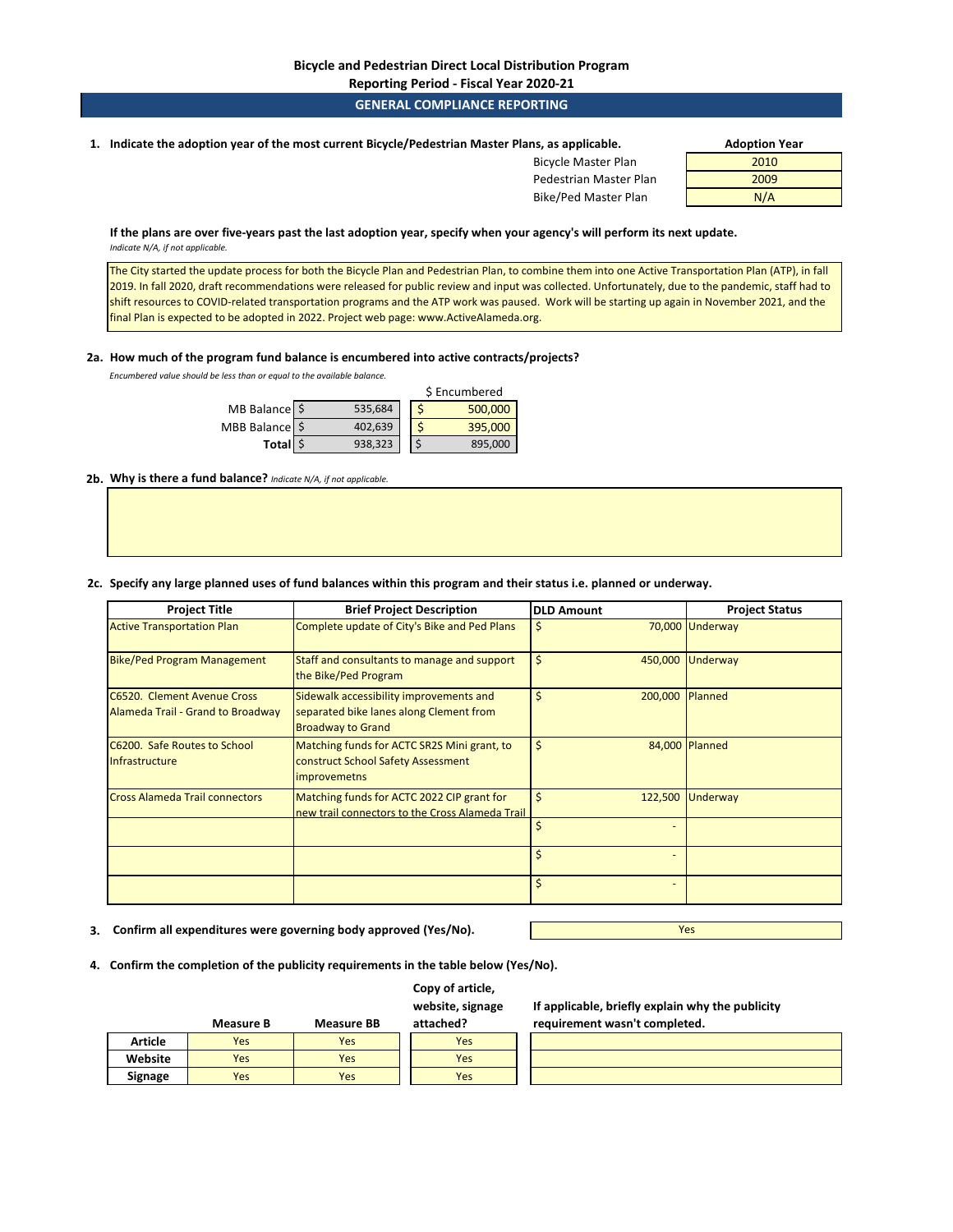#### **Bicycle and Pedestrian Direct Local Distribution Program Reporting Period - Fiscal Year 2020-21**

#### **TABLE 2: DETAILED SUMMARY OF EXPENDITURES AND ACCOMPLISHMENTS**

Provide a detailed summary of Measure B and BB Expenditures for the reporting fiscal year. Performance reporting/quantity complete and other fund expenditures should be consistent with reporting data sent to other agencies - Expenditure total must correspond to your Audited Financial Statements, and Table 1 values.

|              | Project<br>Category<br>(Drop-down | Project<br>Phase<br>(Drop-down Menu) | Project<br><b>Type</b><br>(Drop-down Menu) | <b>Primarily Capital or</b><br>Administrative<br><b>Expenditure?</b> |                                                                                                          |                                                                                                                                                                                                                                                                                                        | Quantity<br><b>Completed in</b> | <b>Units for</b><br>Quantity<br>(Drop-down | Additional description on units or<br>expanded detail on expenditures,                 | <b>Measure B</b>                                  | <b>Measure BB</b>            |
|--------------|-----------------------------------|--------------------------------------|--------------------------------------------|----------------------------------------------------------------------|----------------------------------------------------------------------------------------------------------|--------------------------------------------------------------------------------------------------------------------------------------------------------------------------------------------------------------------------------------------------------------------------------------------------------|---------------------------------|--------------------------------------------|----------------------------------------------------------------------------------------|---------------------------------------------------|------------------------------|
| No.          | Menu)<br>1 Bike/Ped               | Construction                         | Streetscape / Complete<br>Streets          | Capital                                                              | <b>Project Name</b><br>96033 - Commerical/Slow Streets - Commercial Streets Design and implementation of | <b>Project Description/Benefits</b><br>Commercial Streets upgrades: Design<br>and implementation of restriping 4 to<br>2 lanes on Park St from Encinal to San<br>Jose, puchase and install bike rack<br>corrals, purchase new signage.<br>Includes 50% match for ACTC COVID<br>19 Rapid Response grant | FY 20-21                        | Menu)                                      | performance, accomplishments                                                           | <b>DLD Expenditures</b><br>$49,456$ \$<br>\$      | <b>DLD Expenditures</b>      |
|              | 2 Bike/Ped                        | Construction                         | <b>Traffic Calming</b>                     | Capital                                                              | 96033 - Commerical/Slow Streets - Slow Streets                                                           | Design and implementation of Slow<br>Streets and upgrades: Slow Street<br>plans and standards, traffic circle<br>design, speed cushion purchase.<br>Includes 50% match for ACTC COVID<br>19 Rapid Response grant                                                                                       | n/a                             |                                            |                                                                                        | $\mathsf{\hat{S}}$<br>$22,280$ \$                 |                              |
|              | 3 Bike/Ped                        | Operations                           | Staffing                                   | Capital                                                              | 4226287 - Bicycle Pedestrian - Bike/Ped Program<br>Management                                            | City staff to manage and support the<br>Bike/Ped Program, including for grant<br>preparation; capital project<br>development and implementation;<br>and Active Transportation Plan<br>development. Also includes supplies,<br>materials and travel.                                                    | n/a                             |                                            |                                                                                        | $\dot{\mathsf{S}}$<br>$180,955$ \$                | 172,102                      |
|              | 4 Bike/Ped                        | Construction                         | <b>Bike Parking/Lockers</b>                | Capital                                                              | 4226287 - Bicycle Pedestrian - Bicycle Parking                                                           | Purchase and install new shared-use<br>electronic bike lockers (at Harbor Bay<br>Ferry Terminal, Seaplane Lagoon Ferry<br>Terminal, and City Hall) and maintain<br>existing ones. Funds for new lockers<br>matched an Air District grant.                                                              |                                 | Other                                      | Purchased 18 new lockers, with 36<br>spaces. And maintained 80 locker<br>spaces.       | $32,771$ \$<br>$\hat{\zeta}$                      | 32,771                       |
|              | 5 Bike/Ped                        | Planning/Scoping                     | Master Plan                                | Administrative                                                       | 4226287 - Bicycle Pedestrian - Active Transportation<br>Plan and Vision Zero Action Plan development     | Consultant costs to update existing<br>City Bike and Ped Plans as one Active<br>Transportation Plan, and to develop<br>Alameda's first Vision Zero Action<br>Plan. Funds used to supplement TDA<br>Article 3 grant.                                                                                    |                                 | Other                                      | Collected input on ATP draft<br>recommendations and prepared draft<br>elements of VZAP | $688$ \$<br>Ŝ.                                    | 242                          |
|              | 6 Bike/Ped                        | Planning/Scoping                     | Streetscape / Complete<br>Streets          | Capital                                                              | 4226287 - Bicycle Pedestrian - Stargell Ave Complete<br><b>Streets Project</b>                           | Grant preparation and concept<br>designs by consultants for 0.5 mile<br>complete street project on Willie<br>Stargell, from Main Street to 5th<br>Street                                                                                                                                               |                                 | Other                                      | Prepared draft grant and design<br>concepts                                            | \$<br>$3,931$ \$                                  | 3,931                        |
|              | 7 Bike/Ped                        | Other                                | Education and<br>Promotion                 | Administrative                                                       | 4226287 - Bicycle Pedestrian - Bicycle Safety Education Bicycle safety education for 4th and             | 5th grade schoolchildren at two<br>schools (Bay Farm and Earhart),<br>provided at schools, provided by<br>contractor.                                                                                                                                                                                  |                                 |                                            | Virtual bike rodeos at 2 schools,<br>serving total of 172 students                     | \$<br>$3,732$ \$                                  | 3,732                        |
|              | 8 Bike/Ped                        | Planning/Scoping                     | <b>Traffic Calming</b>                     | Capital                                                              | 4226287 - Bicycle Pedestrian - Slow Streets                                                              | Concept designs and best practices by<br>consultant for quick-build<br>neighborhood traffic circles to be<br>used along Slow Streets and Bicycle<br>Boulevards (partial, with #96033)                                                                                                                  | n/a                             |                                            |                                                                                        | $1,633$ \$<br>Ŝ.                                  | 1,633                        |
| 9            |                                   |                                      |                                            |                                                                      |                                                                                                          |                                                                                                                                                                                                                                                                                                        |                                 |                                            |                                                                                        | \$<br>$\sim$                                      | \$<br>$\sim$                 |
| 10<br>$11\,$ |                                   |                                      |                                            |                                                                      |                                                                                                          |                                                                                                                                                                                                                                                                                                        |                                 |                                            |                                                                                        | \$<br>$\sim$<br>\$<br>$\mathcal{L}_{\mathcal{A}}$ | \$<br>$\sim$<br>\$<br>$\sim$ |
| 12           |                                   |                                      |                                            |                                                                      |                                                                                                          |                                                                                                                                                                                                                                                                                                        |                                 |                                            |                                                                                        | l\$<br>$\sim$                                     | $\frac{1}{2}$<br>$\sim$      |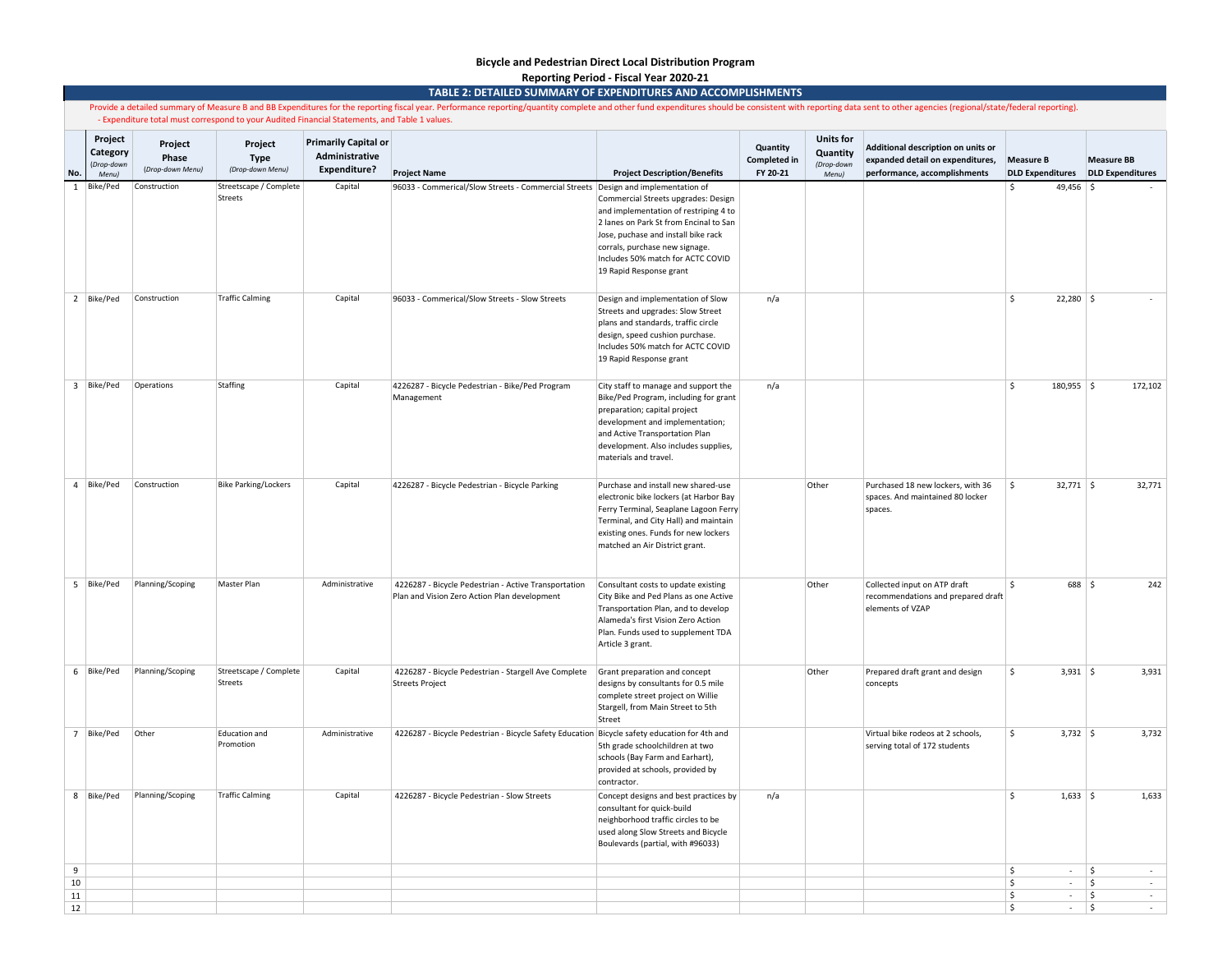| 13 |                                                            |                         |         |  |  |                   |             |         |
|----|------------------------------------------------------------|-------------------------|---------|--|--|-------------------|-------------|---------|
| 14 |                                                            |                         |         |  |  |                   |             |         |
| 15 |                                                            |                         |         |  |  |                   |             |         |
| 16 |                                                            |                         |         |  |  |                   |             |         |
| 17 |                                                            |                         |         |  |  |                   |             |         |
| 18 |                                                            |                         |         |  |  |                   |             |         |
| 19 |                                                            |                         |         |  |  |                   |             |         |
| 20 |                                                            |                         |         |  |  |                   |             |         |
| 21 |                                                            |                         |         |  |  |                   |             |         |
| 22 |                                                            |                         |         |  |  |                   |             |         |
| 23 |                                                            |                         |         |  |  |                   |             |         |
| 24 |                                                            |                         |         |  |  |                   |             |         |
| 25 |                                                            |                         |         |  |  |                   | . .         |         |
|    | <b>Total Percentage of Capital vs Administrative Costs</b> |                         | 98%     |  |  | TOTAL             | 295,446 \$  | 214,411 |
|    |                                                            | a. Total Capital        | 501,462 |  |  | Match to Table 1? | <b>TRUE</b> | TRUE    |
|    |                                                            | b. Total Administrative | 8,394   |  |  |                   |             |         |

Is the total percentage of Capital vs Program Administration (outreach, staffing, administrative support) Costs GREATER THAN 50%? If not,<br>explain how capital investments will increase in the future.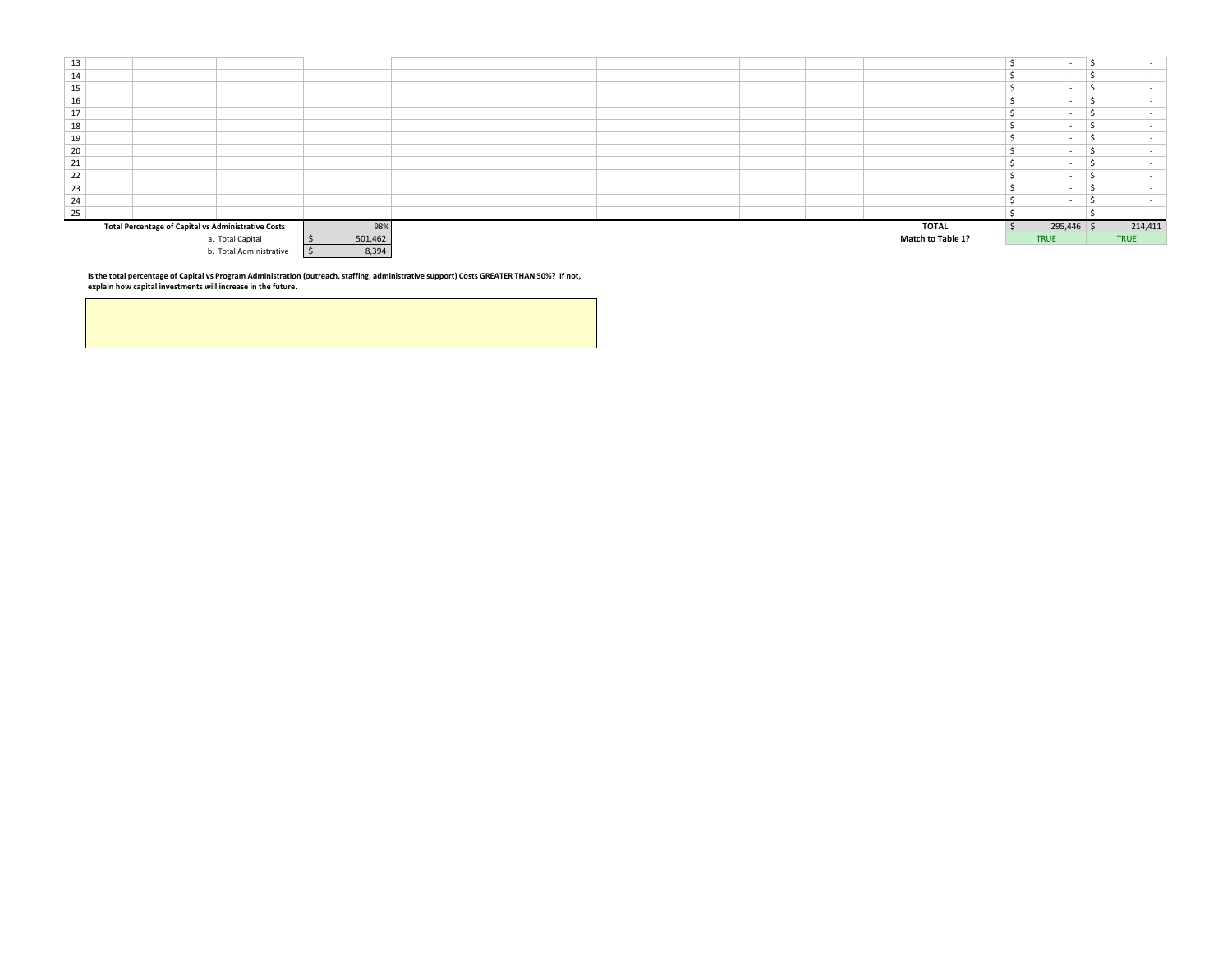**Reporting Period - Fiscal Year 2020-21**

**GENERAL COMPLIANCE REPORTING**

## **1. PCI =** 67 **What is agency's current Pavement Condition Index (PCI)?**

Use PCI from the most recent MTC's VitalSigns linked here: [http://www.vitalsig](http://www.vitalsigns.mtc.ca.gov/street-pavement-condition)ns.mtc.ca.gov/street-pavement-condition

**If your PCI falls below a score of 60 (fair condition), specify what actions are being implemented to increase the PCI.**  *Indicate N/A, if not applicable.* 

**2a. How much of the program fund balance is encumbered into active contracts/projects?** 

*Encumbered value should be less than or equal to the available balance.* 

|                  |           | \$ Encumbered |
|------------------|-----------|---------------|
| MB Balance \$    | 2,933,612 | 400,000       |
| MBB Balance   \$ | 3,552,579 | 600,000       |
| Total \$         | 6,486,191 | 1,000,000     |

#### **2b. Why is there a fund balance?** *Indicate N/A, if not applicable.*

Reserving monies for underway and planned capital improvement projects. Additionally, attention to Covid-19 related improvements disrupted planning and took away staff resources for projects.

## **2c. Specify any large planned uses of fund balances within this program and their status i.e. planned or underway.**

| <b>Project Title</b>               | <b>Brief Project Description</b>            | <b>DLD Amount</b> |                    | <b>Project Status</b> |
|------------------------------------|---------------------------------------------|-------------------|--------------------|-----------------------|
| C1100/96010. Pavement              | Maintaining and resurfacing various streets |                   | 1,450,000 Underway |                       |
| Management (Street 40 and 41)      |                                             |                   |                    |                       |
| C1200/96011. Sign & Striping       | Improving/maintaining signs, posts, and     |                   | 200.000 Planned    |                       |
| Maintenance FY21-26                | payement markings.                          |                   |                    |                       |
| C1300. Traffic Signals and Systems | Improving/maintaining traffic signal        |                   | 350,000 Planned    |                       |
|                                    | <i>infrastructure</i>                       |                   |                    |                       |
| C1400. Sidewalks                   | Maintaining sidewalk infrastructure         |                   | 1,000,000          | Underway              |
|                                    |                                             |                   |                    |                       |
| C6520. Clement Ave Cross Alameda   | Complete Street project                     |                   | 472.000 Planned    |                       |
| <b>Trail - Grand to Broadway</b>   |                                             |                   |                    |                       |
| C6570. Lincoln / Marshall Safety   | <b>Traffic Calming</b>                      |                   | 200.000 Planned    |                       |
| <b>Improvements</b>                |                                             |                   |                    |                       |
| C6200. Safe Routes to School       | Improvements to routes to/from school       |                   | 100,000 Planned    |                       |
| Infrastructure                     |                                             |                   |                    |                       |
| <b>FY22-23</b>                     | Complete Street project                     |                   | 1,080,000          | <b>Planned</b>        |
| C6560. Central Ave Safety          |                                             |                   |                    |                       |

**Copy of article,** 

**3. Confirm all expenditures were governing body approved (Yes/No).**

Yes

**4. Confirm the completion of the publicity requirements in the table below (Yes/No).**

|                | <b>Measure B</b> | <b>Measure BB</b> | website, signage<br>attached? |
|----------------|------------------|-------------------|-------------------------------|
| <b>Article</b> | Yes              | Yes               | Yes                           |
| Website        | Yes              | <b>Yes</b>        | Yes                           |
| <b>Signage</b> | Yes              | Yes               | Yes                           |

**If applicable, briefly explain why the publicity requirement wasn't completed.**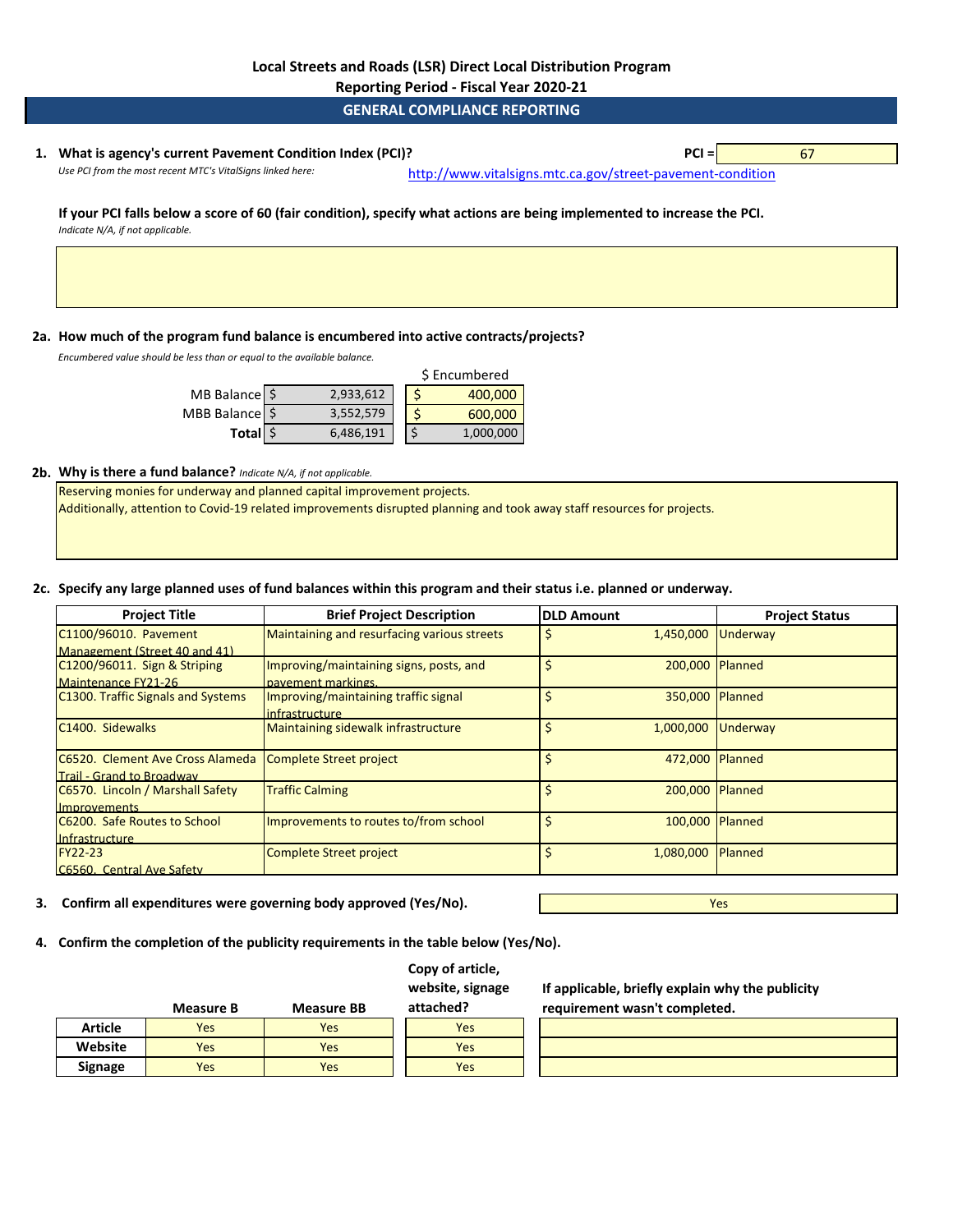#### **Local Streets and Roads Direct Local Distribution Program Reporting Period - Fiscal Year 2020-21**

**TABLE 2: DETAILED SUMMARY OF EXPENDITURES AND ACCOMPLISHMENTS**

Provide a detailed summary of Measure B and BB Expenditures for the reporting fiscal year. Performance reporting/quantity complete and other fund expenditures should be consistent with reporting data sent to other agencies - Expenditure total must correspond to your Audited Financial Statements and Table 1 values

| No.      | Project<br>Category<br>(Drop-down<br>Menu) | Project<br>Phase<br>(Drop-down Menu) | Project<br><b>Type</b><br>(Drop-down Menu) | <b>Primarily Capital or</b><br>Administrative<br>Expenditure? | <b>Project Name</b>                                                                          | <b>Project Description/Benefits</b>                                                                                                                                                                                                                                                | Quantity<br><b>Completed in</b><br>FY 20-21 | <b>Units for</b><br>Quantity<br>(Drop-down<br>Menu) | Additional description on units or<br>expanded detail on expenditures, Measure B<br>performance, accomplishments                                                          | DLD Expenditures DLD Expenditures      | <b>Measure BB</b>            |
|----------|--------------------------------------------|--------------------------------------|--------------------------------------------|---------------------------------------------------------------|----------------------------------------------------------------------------------------------|------------------------------------------------------------------------------------------------------------------------------------------------------------------------------------------------------------------------------------------------------------------------------------|---------------------------------------------|-----------------------------------------------------|---------------------------------------------------------------------------------------------------------------------------------------------------------------------------|----------------------------------------|------------------------------|
| 1        |                                            | Streets/Rds Project Closeout         | Signals                                    | Administrative                                                | 90605 - Pedestrian Singla Mod Ph 1                                                           | Installation of pedestrian singals                                                                                                                                                                                                                                                 | n/a                                         | Other                                               | Budget correction to close out past<br>project.                                                                                                                           | $72 \mid$ \$<br>\$                     |                              |
|          |                                            | 2 Streets/Rds Project Closeout       | Signals                                    | Capital                                                       | 91170 - Park St Corridor OPS Improv                                                          | Install traffic signal equipment in the<br>Park Street corridor, inclucing new<br>controller/cabinet, ped push buttons,<br>and transit signal priority                                                                                                                             | n/a                                         | Other                                               | Budget correction to close out past<br>project.                                                                                                                           | \$<br>$23,383$ \$                      | $\sim$                       |
|          |                                            | 3 Streets/Rds Project Closeout       | Street Resurfacing/Main Capital            |                                                               | 91347 - Otis Pacific                                                                         | Project to resurfac portions of Otis<br>Drive and Pacific Avenue.                                                                                                                                                                                                                  | n/a                                         | Other                                               | Budget correction to close out past<br>project. Other grant funds were used<br>and the MB funds were reduced.                                                             | ۱\$<br>$(8,971)$ \$                    | $\sim$                       |
|          | 4 Streets/Rds Other                        |                                      | Other                                      | Capital                                                       | 91810 - Pavement Management                                                                  | Project to resurface and maintain<br>pavement of various streets in the.<br>City of Alameda.                                                                                                                                                                                       | n/a                                         | Other                                               | Budget correction to close out past<br>project. Previous fiscal year was<br>overspent with Measure B an BB<br>funds, which required reducing<br>expenditures in FY 20-21. | $(813, 170)$ \$<br>\$                  | (442, 454)                   |
|          |                                            | 5 Streets/Rds Planning/Scoping       | Streetscape / Complete Capital<br>Streets  |                                                               | 91819 - Clement Ave Safety Impr                                                              | The project provides a safer street for<br>all modes and provides space for the<br>Cross Alameda Trail by reducing<br>parking and narrowing travel lanes.                                                                                                                          | $\mathbf{1}$                                | # of Plans<br>developed                             | On July 7, 2020, City Council<br>approved the final concept and City<br>staff/consultant team then focused<br>on NEPA clearance                                           | \$<br>$32,726$ \$                      | $\sim$                       |
|          | 6 Bike/Ped                                 | Construction                         | Sidewalks and Ramps                        | Capital                                                       | 96001 - Sidewalks                                                                            | Repair of sidewalks for ADA<br>compliance and trip hazard removal.                                                                                                                                                                                                                 | 9590                                        | Square Feet                                         | 1,908 tripping hazards removed using $\frac{1}{5}$<br>concrete cutting method. 200<br>locations repaired with remove an<br>replace (9,590 square feet)                    | $350,000$ \$                           | 219,890                      |
|          | 7 Streets/Rds Construction                 |                                      | Street Resurfacing/Main Capital            |                                                               | 96010 - Pavement Management (Street 39)                                                      | Maintaining and resurfacing various<br>streets, upgrading ADA ramps and<br>sidewalk, replacing/improving<br>striping.                                                                                                                                                              | 10                                          | Lane Miles                                          |                                                                                                                                                                           | Ŝ.<br>$300,000$ \$                     | 222,640                      |
|          | 8 Streets/Rds Construction                 |                                      | <b>Traffic Calming</b>                     | Capital                                                       | 96011 - Signs, Pavement, Markings                                                            | Increase the safety of all street users<br>by improving/refreshing signs, posts,<br>and pavement markings.                                                                                                                                                                         | 121                                         | Intersections                                       |                                                                                                                                                                           | \$<br>$200,000$ \$                     | $\sim$                       |
|          | 9 Streets/Rds Construction                 |                                      | Signals                                    | Capital                                                       | 96012 - Traffic Signals and Systems                                                          | Installation of wireless interconnect<br>system on Park Street and<br>development of corrdinated timing.                                                                                                                                                                           | 6                                           | Intersections                                       | These funds were also used for<br>program management for planning<br>and design for improved safety at<br>signalized intersections.                                       | \$<br>$165,925$ \$                     |                              |
|          | 10 Bike/Ped                                | Planning/Scoping                     | Staffing                                   | Administrative                                                | 4227287 - Multi-Modal Projects - Transportation Plannir City staff and consultants to manage | and support the Multi-modal and<br>Bike/Ped Planning Programs,<br>including for grant preparation and<br>capital project development and<br>implementation; Also supplies, travel<br>and materials.                                                                                | n/a                                         | Other                                               | These funds were used for program<br>management and planning for future<br>projects.                                                                                      | ۱\$<br>÷.                              | 200,792<br>Ŝ.                |
|          | 11 Streets/Rds Construction                |                                      | Streetscape / Complete : Capital           |                                                               | 91818 - Otis Drive Traffic Safety                                                            | This project reconfigured the roadway<br>for approximately one mile,<br>converting a 4-lane roadway to one<br>lane in each direction, plus a center<br>turn lane and Class II bike lanes. A<br>protected intersection was<br>constructed at the intersection of<br>Grand and Otis. | $\overline{2}$                              | Lane Miles                                          | Construction compled in Spring 2021, \$<br>using multiple funding sources.                                                                                                | ä.                                     | 115,268<br>\$                |
| 12       |                                            |                                      |                                            |                                                               |                                                                                              |                                                                                                                                                                                                                                                                                    |                                             |                                                     |                                                                                                                                                                           | \$<br>$\sim$                           | \$<br>$\sim$                 |
| 13<br>14 |                                            |                                      |                                            |                                                               |                                                                                              |                                                                                                                                                                                                                                                                                    |                                             |                                                     |                                                                                                                                                                           | \$<br>$\sim$<br>\$<br>$\sim$           | \$<br>$\sim$<br>\$<br>$\sim$ |
| 15       |                                            |                                      |                                            |                                                               |                                                                                              |                                                                                                                                                                                                                                                                                    |                                             |                                                     |                                                                                                                                                                           | \$<br>$\sim$                           | \$<br>$\sim$                 |
| 16       |                                            |                                      |                                            |                                                               |                                                                                              |                                                                                                                                                                                                                                                                                    |                                             |                                                     |                                                                                                                                                                           | $\ddot{\varsigma}$<br>$\sim$<br>$\sim$ | $\mathsf{S}$<br>$\sim$       |
| 17<br>18 |                                            |                                      |                                            |                                                               |                                                                                              |                                                                                                                                                                                                                                                                                    |                                             |                                                     |                                                                                                                                                                           | \$<br>\$<br>$\sim$                     | \$<br>$\sim$<br>\$<br>$\sim$ |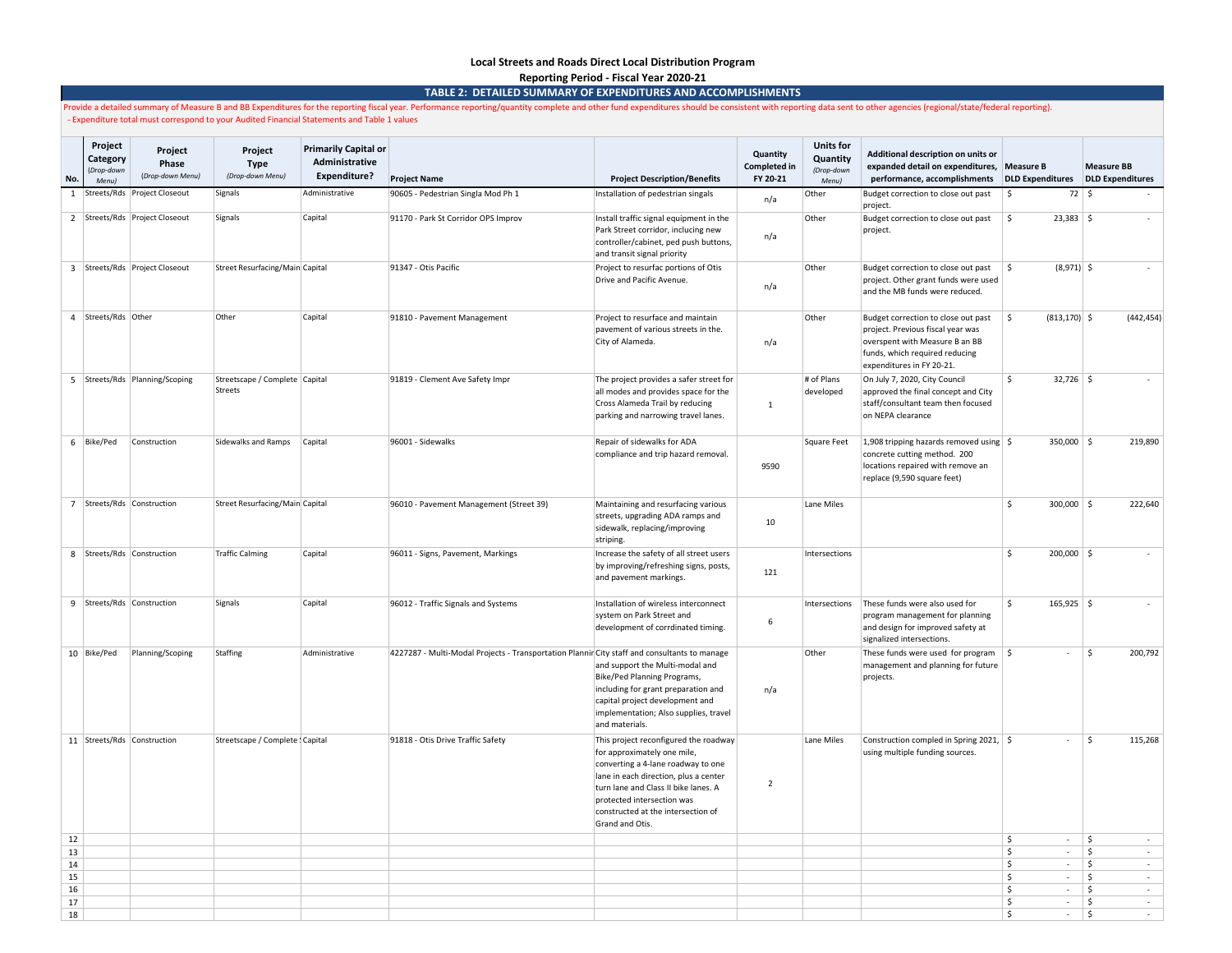

If your agency did not expend greater than 50% of total costs on Capital Investments, explain how capital investments will increase in the and the man and minimum of 15% of Measure BB LSR funds are required to be expended

In this fiscal year, how much of Measure BB LSR funds were expended on bike/pedestrian improvements? Percent of Measure BB LSR funds expenditures on bike/pedestrian improvements: **Meets minimum 15% threshold?**

|  | 316,136 |
|--|---------|
|  | 100.0%  |
|  | 21 IE   |

**If your agency did not meet the 15% minimum expenditure requirement this fiscal year, explain why.**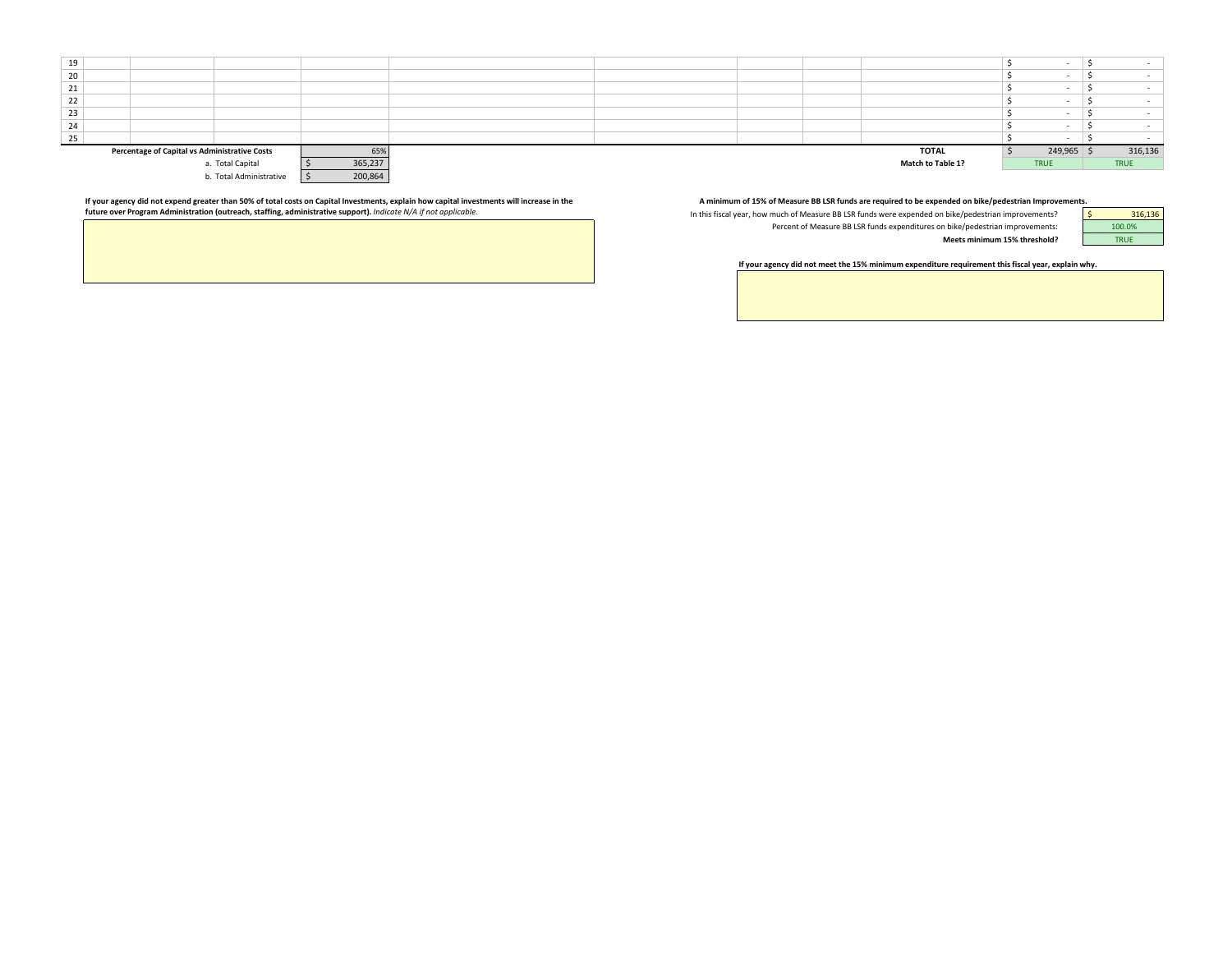## **Paratransit Direct Local Distribution Program**

**Reporting Period - Fiscal Year 2020-21**

## **GENERAL COMPLIANCE REPORTING**

# **1a.How much of the balance identified here is encumbered into active contracts and projects?**

*Encumbered value should be less than or equal to the available balance.* 

|                          |         | \$ Encumbered |
|--------------------------|---------|---------------|
| MB Balance $\frac{1}{2}$ | 252.318 |               |
| MBB Balance   \$         | 190.240 |               |
| Total S                  | 442,558 |               |

#### **2b.Why is there a fund balance?** *Indicate N/A, if not applicable.*

Expected expenditures did not all occur due to COVID such as group trips.

#### **1c. Specify any large planned uses of fund balances within this program and their status i.e. planned or underway.**

| <b>Project Title</b> | <b>Brief Project Description</b>                                      | <b>DLD Amount</b> | <b>Project Status</b> |
|----------------------|-----------------------------------------------------------------------|-------------------|-----------------------|
| <b>Capital Costs</b> | bus shelter installation; bus benches; ADA<br>compliance at bus stops |                   | 250,000 Underway      |
|                      |                                                                       |                   |                       |
|                      |                                                                       |                   |                       |
|                      |                                                                       |                   |                       |
|                      |                                                                       |                   |                       |
|                      |                                                                       |                   |                       |
|                      |                                                                       |                   |                       |
|                      |                                                                       |                   |                       |

**4. Confirm all expenditures were governing body approved (Yes/No).**

Yes

**5. Confirm the completion of the publicity requirements in the table below (Yes/No).**

## **Copy of Article, website, signage**

|         | <b>Measure B</b> | <b>Measure BB</b> | Attached? |
|---------|------------------|-------------------|-----------|
| Article | Yes              | Yes               | Yes       |
| Website | Yes              | Yes               | Yes       |
| Signage | Yes              | Yes               | Yes       |

**If applicable, briefly explain why the publicity requirement wasn't completed.**